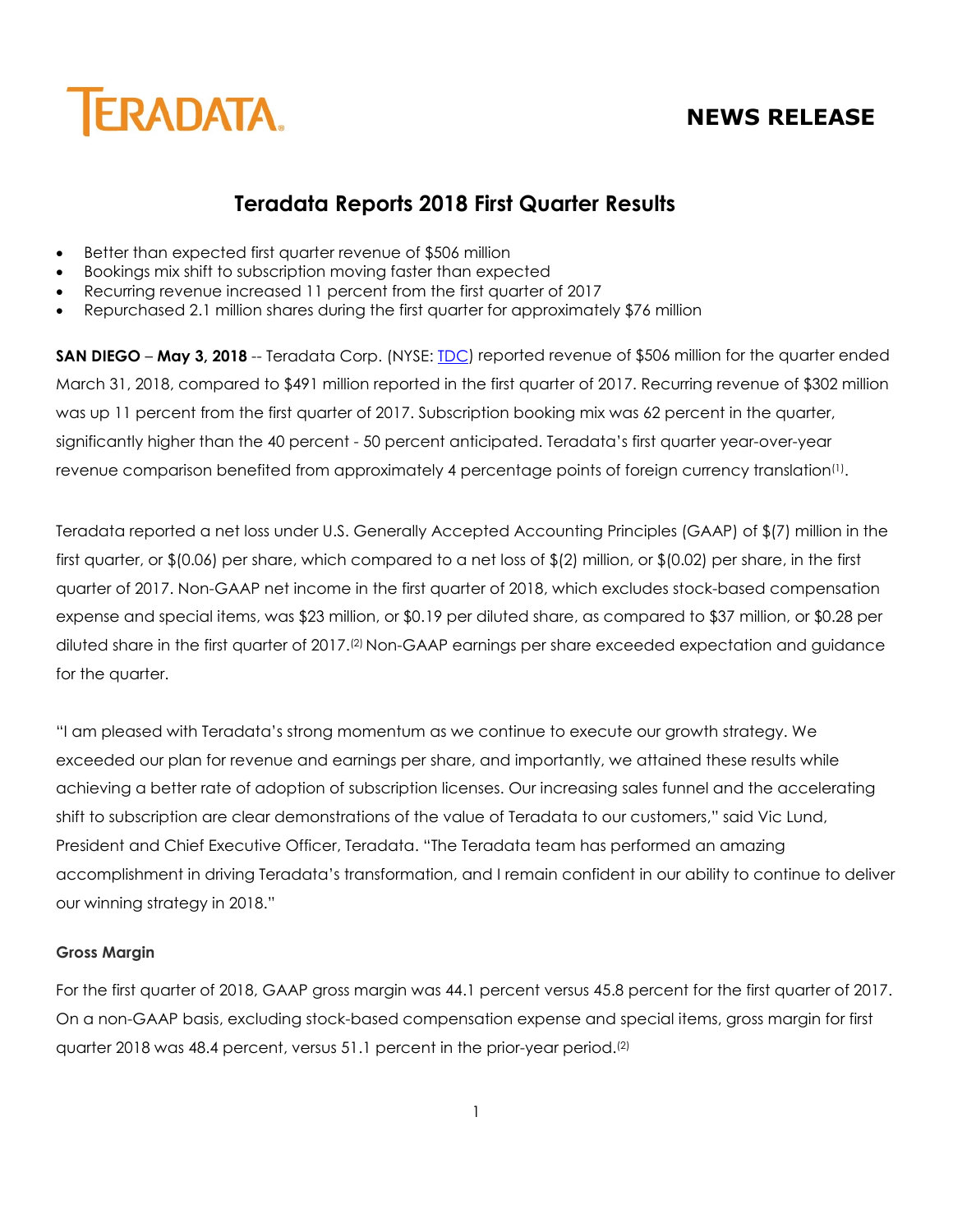### **Operating (Loss)/Income**

Operating loss reported under GAAP in the first quarter of 2018 was \$(4) million compared to breakeven in the first quarter of 2017. On a non-GAAP basis, excluding stock-based compensation expense and special items, operating income was \$35 million in the first quarter of 2018, versus \$59 million in the first quarter of 2017(2). As expected, non-GAAP operating income was lower due to the shift to subscription and strategic transformation investments as compared to the prior year.

#### **Income Taxes**

Teradata's GAAP tax rate was 12.5 percent for the first quarter of 2018, as compared to 0 percent in the first quarter of 2017. Excluding special items, Teradata's non-GAAP tax rate was 25.8 percent in the first quarter of 2018 versus 35.1 percent in the first quarter of 2017.(2) The decrease in the non-GAAP effective tax rate was largely due to the decrease in the U.S. statutory rate effective in 2018 as a result of recently enacted U.S. tax reform.

#### **Cash Flow**

Teradata generated \$184 million of cash from operating activities in the first quarter of 2018, compared to \$248 million in the same period in 2017. In the first quarter of 2018, Teradata generated \$156 million of free cash flow (cash from operating activities less capital expenditures and additions to capitalized software), compared to \$230 million in the first quarter of 2017.<sup>(3)</sup> The expected decrease in cash from operating activities and free cash flow was due to the company's ongoing transition to subscription-based purchasing options, which result in the company collecting less cash in the current period as customers pay over time, the higher expense run rate from prior-year strategic transformation investments, and timing of cash collections.

#### **Balance Sheet**

Teradata ended the first quarter of 2018 with \$939 million in cash. As of the end of the first quarter of 2018, the company repatriated cash to pay off its revolving credit facility and fund share repurchases. Teradata plans to repatriate the majority of its remaining offshore cash across the balance of 2018 to fund share repurchases and to retain the remainder for general corporate purposes.

As of March 31, 2018, Teradata had total debt of \$525 million, all of which was outstanding under a term loan. Teradata had no borrowings under its \$400 million revolving credit facility as of March 31, 2018.

During the first quarter of 2018, Teradata repurchased \$76 million of the company's common stock, or approximately 2.1 million shares.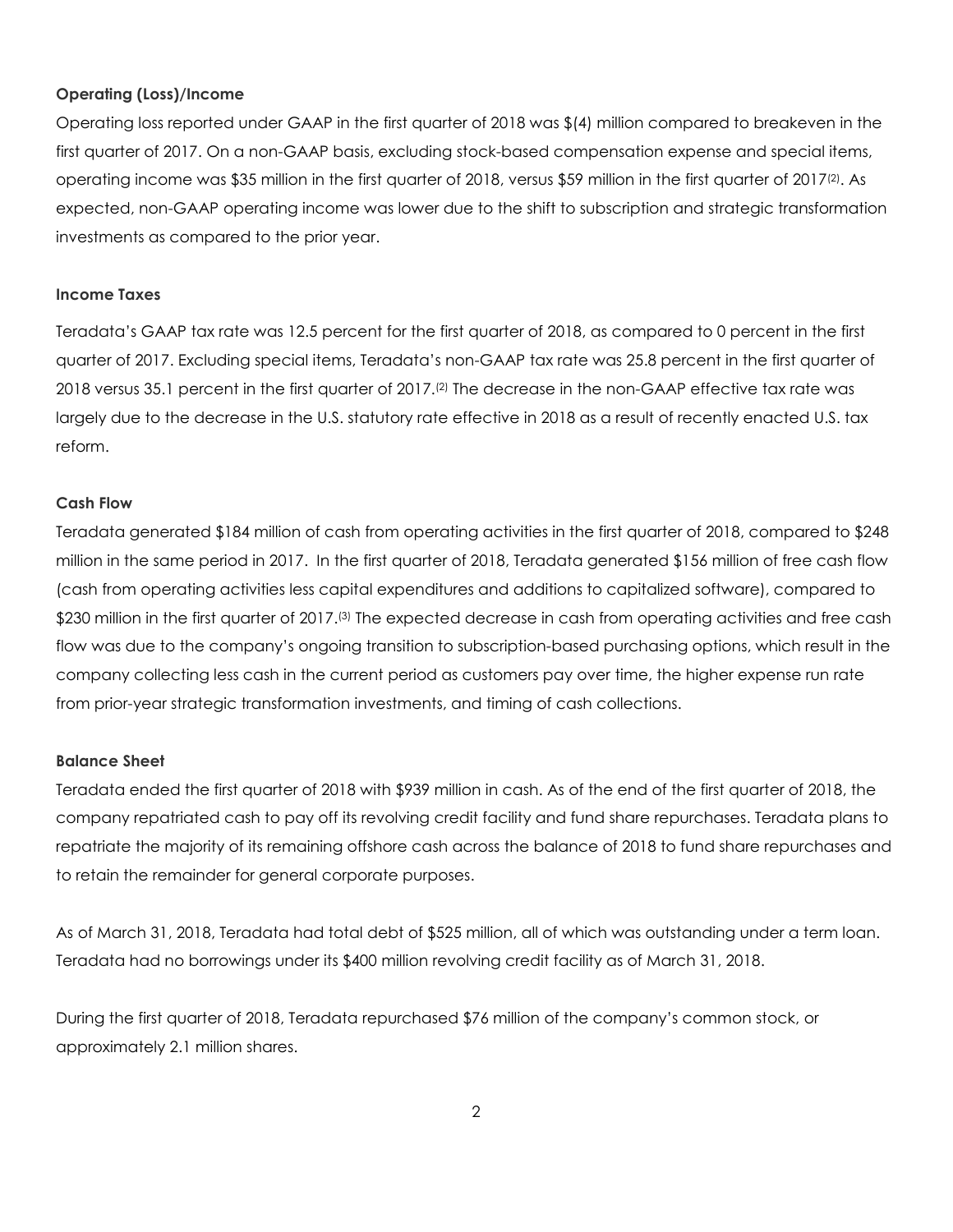#### **Guidance**

Due to higher than expected bookings mix shift to subscription-based transactions, where revenue is recognized over time rather than up front in the current period, Teradata now expects 2018 full year revenue to be approximately \$2.15 billion to \$2.18 billion. Also, due to the accelerating shift in mix to subscription, Teradata expects revenue in the second quarter of 2018 to be in the \$520 million to \$530 million range.

Teradata also now expects full-year 2018 GAAP earnings per share to be \$0.58 to \$0.64 as a result of the faster than anticipated shift of bookings mix to subscription-based transactions. On a non-GAAP basis, which excludes stock-based compensation expense and special items, earnings per share is expected to be in the \$1.40 to \$1.46 range<sup>(2)</sup>. GAAP (loss)/earnings per share in the second quarter of 2018 is expected to be in the \$(0.02) to \$0.00 range. Non-GAAP earnings per share in the second quarter is expected to be in the \$0.17 to \$0.19 range(2).

#### **Earnings Conference Call**

A conference call is scheduled today at 2:00 p.m. (PT) to discuss the company's first quarter 2018 results. Access to the conference call, as well as a replay of the call, is available on Teradata's website at [investor.teradata.com.](http://investor.teradata.com/about-teradata/default.aspx#top)

#### **Supplemental Financial Information**

Additional information regarding Teradata's operating results is provided below as well as on the Investor Relations page of Teradata's website.

1. The impact of currency is determined by calculating the prior-period results using the current-year monthly average currency rates. See the foreign currency fluctuation schedule on the Investor Relations page of the company's web site a[t investor.teradata.com,](http://investor.teradata.com/about-teradata/default.aspx#top) which is used to determine revenue on a constant currency ("CC") basis.

#### **Revenue**

(in millions)

|                                          | For the Three Months Ended March 31 |             |             |                          |  |  |
|------------------------------------------|-------------------------------------|-------------|-------------|--------------------------|--|--|
|                                          |                                     |             | % Change as | % Change in              |  |  |
|                                          | 2018                                | 2017        | Reported    | <b>Constant Currency</b> |  |  |
| Recurring                                | \$302                               | \$273       | 11%         | 7%                       |  |  |
| Perpetual software licenses and hardware | 69                                  | 90          | (23%)       | (27%)                    |  |  |
| Consulting services                      | 135                                 | 128         | 5%          | 0%                       |  |  |
| <b>Total revenue</b>                     | \$506                               | \$491       | $3\%$       | (1%)                     |  |  |
| Americas                                 | \$264                               | \$267       | (1%)        | (1%)                     |  |  |
| International                            | 242                                 | 224         | 8%          | (1%)                     |  |  |
| <b>Total revenue</b>                     | \$506                               | <b>S491</b> | $3\%$       | (1%)                     |  |  |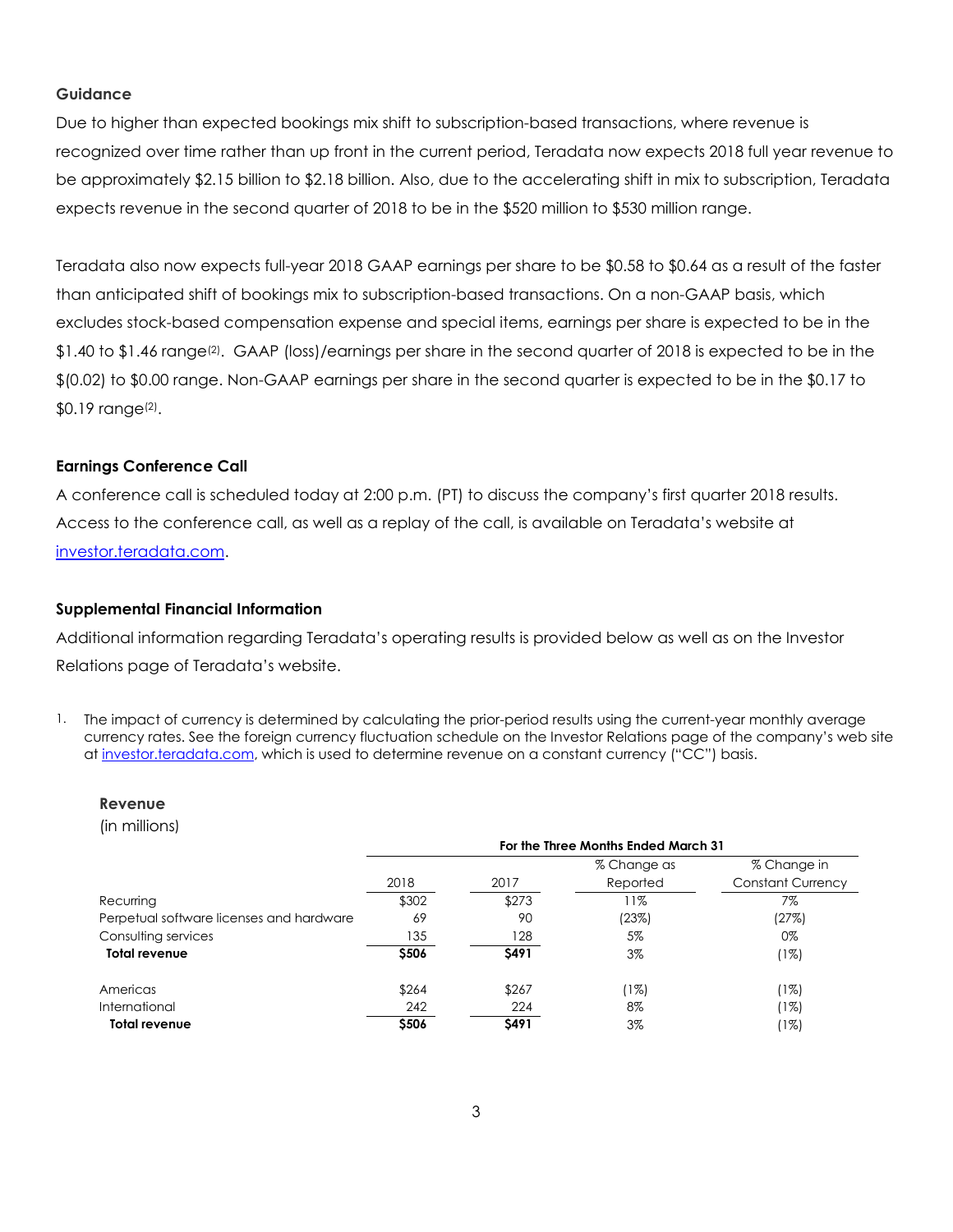2. Teradata reports its results in accordance with GAAP. However, as described below, the company believes that certain non-GAAP measures such as non-GAAP gross profit, non-GAAP operating income, non-GAAP net income, and non-GAAP earnings per diluted share, or EPS, all of which exclude certain items (as well as free cash flow) are useful for investors. Our non-GAAP measures are not meant to be considered in isolation or as substitutes for, or superior to, results determined in accordance with GAAP, and should be read only in conjunction with our condensed consolidated financial statements prepared in accordance with GAAP.

The following tables reconcile Teradata's actual and projected results and EPS under GAAP to the company's actual and projected non-GAAP results and EPS for the periods presented, which exclude certain specified items. Our management internally uses supplemental non-GAAP financial measures, such as gross profit, operating income, net income and EPS, excluding certain items, to understand, manage and evaluate our business and support operating decisions on a regular basis. The company believes such non-GAAP financial measures (1) provide useful information to investors regarding the underlying business trends and performance of the company's ongoing operations, (2) are useful for period-over-period comparisons of such operations and results, that may be more easily compared to peer companies and allow investors a view of the company's operating results excluding stock-based compensation expense and special items, (3) provide useful information to management and investors regarding present and future business trends, and (4) provide consistency and comparability with past reports and projections of future results.

Teradata's reconciliation of GAAP to non-GAAP results included in this release.

(in millions, except per share data)

|                                                           | For the Three Months  |                |       |  |
|-----------------------------------------------------------|-----------------------|----------------|-------|--|
|                                                           | <b>Ended March 31</b> |                |       |  |
|                                                           |                       |                | Z     |  |
| <b>Gross Profit:</b>                                      | 2018                  | 2017           | Chg.  |  |
| <b>GAAP Gross Profit</b>                                  | \$223                 | \$225          | (1%)  |  |
| % of Revenue                                              | 44.1%                 | 45.8%          |       |  |
| Excluding:                                                |                       |                |       |  |
| Stock-based compensation expense                          | 4                     | 3              |       |  |
| Acquisition, integration and reorganization related costs | 3                     | 2              |       |  |
| Capitalized Software ASC 985-20                           | 15                    | 21             |       |  |
| Non-GAAP Gross Profit                                     | \$245                 | \$251          | (2%)  |  |
| % of Revenue                                              | 48.4%                 | 51.1%          |       |  |
| <b>Operating (Loss)/Income:</b>                           |                       |                |       |  |
| <b>GAAP Operating Loss</b>                                | \$ (4)                |                |       |  |
| % of Revenue                                              | $(0.8\%)$             | 0.0%           |       |  |
| Excluding:                                                |                       |                |       |  |
| Stock-based compensation expense                          | 19                    | 15             |       |  |
| Amortization of acquisition-related intangible assets     | $\overline{2}$        | $\overline{2}$ |       |  |
| Acquisition, integration and reorganization related costs | 3                     | 21             |       |  |
| Capitalized Software ASC 985-20                           | 15                    | 21             |       |  |
| Non-GAAP Operating Income                                 | \$35                  | \$59           | (41%) |  |
| % of Revenue                                              | 6.9%                  | 12.0%          |       |  |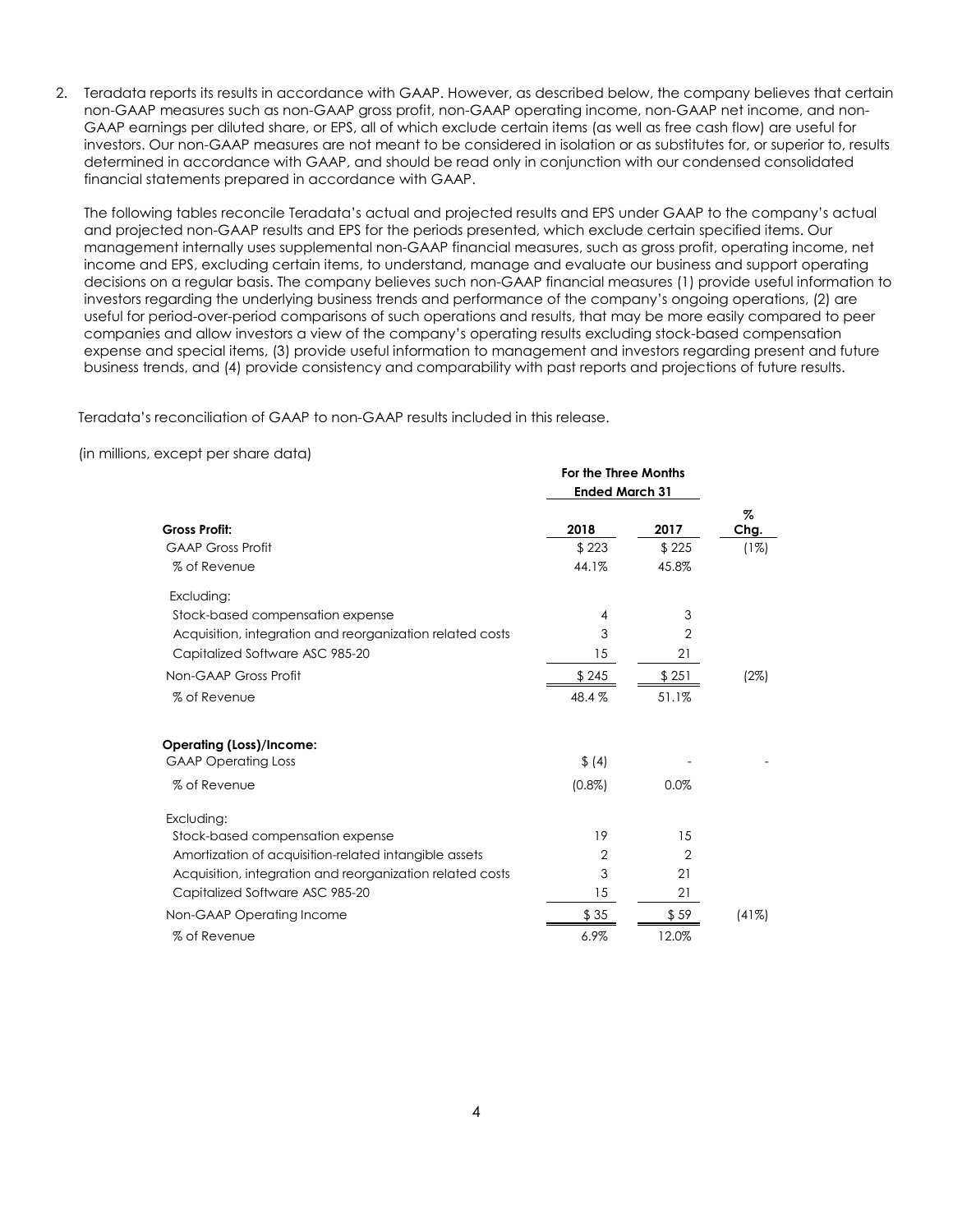| Net (Loss)/Income:                                        |           |                |        |
|-----------------------------------------------------------|-----------|----------------|--------|
| <b>GAAP Net Loss</b>                                      | \$(7)     | \$(2)          | (250%) |
| % of Revenue                                              | $(1.4\%)$ | $(0.4\%)$      |        |
| Excluding:                                                |           |                |        |
| Stock-based compensation expense                          | 19        | 15             |        |
| Amortization of acquisition-related intangible assets     | 2         | $\overline{2}$ |        |
| Acquisition, integration and reorganization related costs | 3         | 21             |        |
| Capitalized Software ASC 985-20                           | 15        | 21             |        |
| Income tax adjustments*                                   | (9)       | (20)           |        |
| Non-GAAP Net Income                                       | \$23      | \$37           | (38%)  |
| % of Revenue                                              | 4.5%      | 7.5%           |        |

|                                                              | <b>Three Months</b>   |           |                                 |                     |  |
|--------------------------------------------------------------|-----------------------|-----------|---------------------------------|---------------------|--|
|                                                              | <b>Ended March 31</b> |           |                                 |                     |  |
| <b>Earnings Per Share:</b>                                   | 2018                  | 2017      | 2018 Q <sub>2</sub><br>Guidance | 2018 FY<br>Guidance |  |
| <b>GAAP</b> (Loss)/Earnings Per Share                        | \$10.06]              | \$ (0.02) | $$(0.02) - 0.00$                | $$0.58 - 0.64$      |  |
| Excluding:                                                   |                       |           |                                 |                     |  |
| Stock-based compensation expense                             | 0.16                  | 0.12      | 0.13                            | 0.55                |  |
| Amortization of acquisition-related<br>intangible assets     | 0.02                  | 0.02      | 0.01                            | 0.05                |  |
| Acquisition, integration and reorganization<br>related costs | 0.02                  | 0.16      | 0.01                            | 0.03                |  |
| Capitalized Software ASC 985-20                              | 0.12                  | 0.16      | 0.10                            | 0.40                |  |
| Income tax adjustments*                                      | (0.07)                | (0.15)    | (0.06)                          | (0.21)              |  |
| Impact of dilution **                                        |                       | (0.01)    |                                 |                     |  |
| Non-GAAP Diluted Earnings Per Share                          | \$0.19                | \$0.28    | $$0.17 - 0.19$                  | $$1.40 - 1.46$      |  |

\* Represents the income tax effect of the pre-tax adjustments to reconcile GAAP to Non-GAAP income based on the applicable jurisdictional statutory tax rate of the underlying item. Including the income tax effect assists investors in understanding the tax provision associated with those adjustments and the effective tax rate related to the underlying business and performance of the company's ongoing operations. As a result of these adjustments, the company's non-GAAP effective tax rate for the first quarter of 2018 was 25.8% and 35.1% in the first quarter of 2017.

\*\* Represents the impact to earnings per share as a result of moving from basic to diluted shares.

3. As described below, the company believes that free cash flow is a useful non-GAAP measure for investors. Teradata defines free cash flow as cash provided/used by operating activities less capital expenditures for property and equipment, and additions to capitalized software. Free cash flow does not have a uniform definition under GAAP and therefore, Teradata's definition may differ from other companies' definitions of this measure. Teradata's management uses free cash flow to assess the financial performance of the company and believes it is useful for investors because it relates the operating cash flow of the company to the capital that is spent to continue and improve business operations. In particular, free cash flow indicates the amount of cash generated after capital expenditures for, among other things, investment in the company's existing businesses, strategic acquisitions, strengthening the company's balance sheet, repurchase of the company's stock and repayment of the company's debt obligations, if any. Free cash flow does not represent the residual cash flow available for discretionary expenditures since there may be other nondiscretionary expenditures that are not deducted from the measure. This non-GAAP measure is not meant to be considered in isolation, as a substitute for, or superior to, results determined in accordance with GAAP, and should be read only in conjunction with our condensed consolidated financial statements prepared in accordance with GAAP.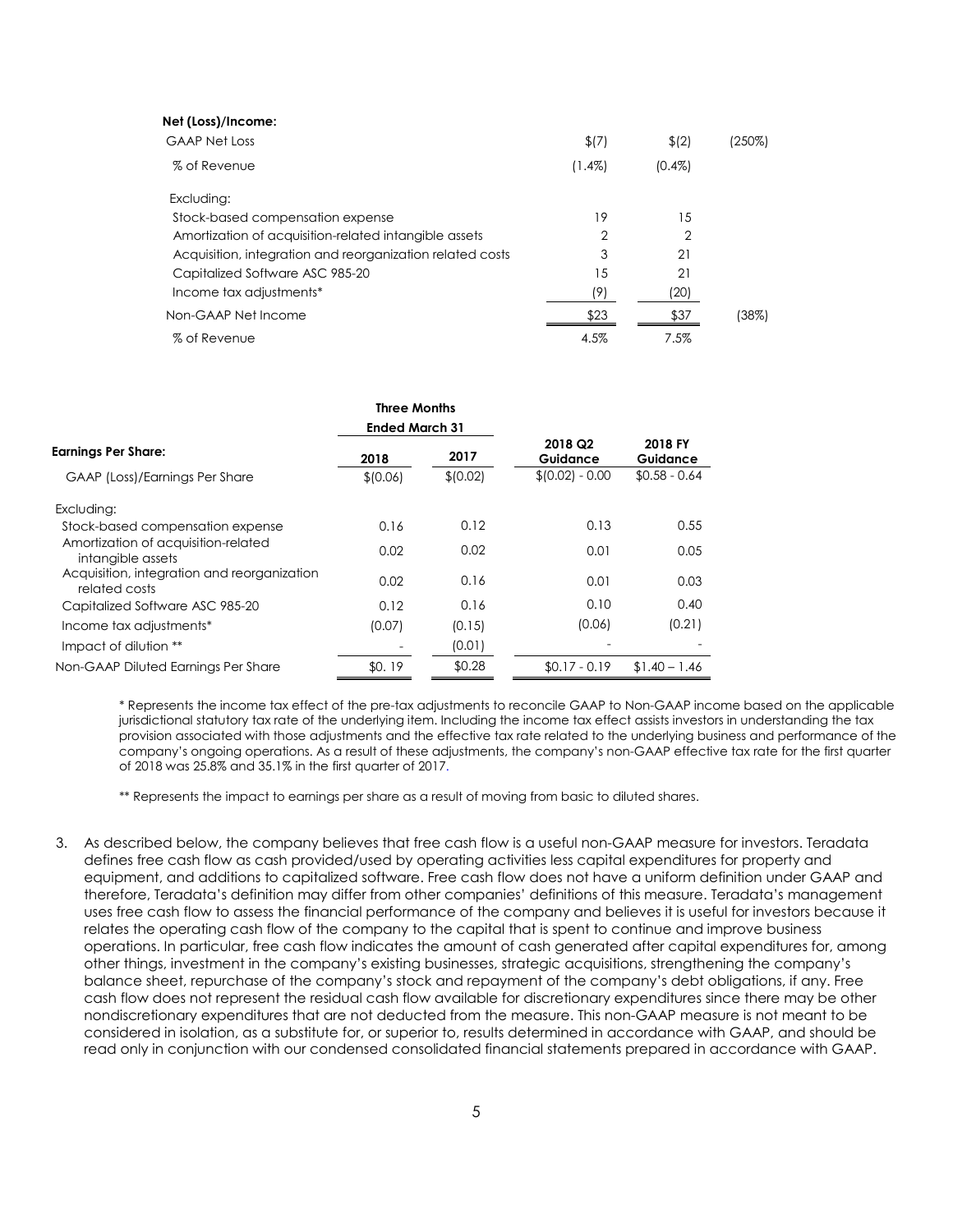|                                                                                                                       | (in millions) |             |
|-----------------------------------------------------------------------------------------------------------------------|---------------|-------------|
|                                                                                                                       | 2018          | 2017        |
| Cash provided by operating activities (GAAP)                                                                          | \$184         | \$248       |
| <u>Less</u> capital expenditures for:<br>Expenditures for property and equipment<br>Additions to capitalized software | (26)<br>(2)   | (16)<br>(2) |
| Total capital expenditures                                                                                            | (28)          | (18)        |
| Free Cash Flow (non-GAAP measure) <sup>(3)</sup>                                                                      | \$156         | \$230       |

#### **Note to Investors**

This news release contains forward-looking statements within the meaning of Section 21E of the Securities and Exchange Act of 1934. Forward-looking statements generally relate to opinions, beliefs and projections of expected future financial and operating performance, business trends, and market conditions, among other things. These forward-looking statements are based upon current expectations and assumptions and involve risks and uncertainties that could cause actual results to differ materially, including the factors discussed in this release and those relating to: the global economic environment and business conditions in general or on the ability of our suppliers to meet their commitments to us, or the timing of purchases by our current and potential customers; the rapidly changing and intensely competitive nature of the information technology industry and the data analytics business, including the increased pressure on price/performance for data analytics solutions and changes in customer's buying patterns; fluctuations in our operating results, including as a result of the pace and extent to which customers shift from perpetual to subscription-based licenses; our ability to realize the anticipated benefits of our business transformation program or other restructuring and cost saving initiatives; risks inherent in operating in foreign countries, including the impact of economic, political, and legal conditions, and foreign currency fluctuations; risks associated with data privacy, cyber-attacks and maintaining secure and effective internal information technology and control systems; the timely and successful development, production or acquisition and market acceptance of new and existing products and services; tax rates and the impact of recent tax reform legislation; turnover of workforce and the ability to attract and retain skilled employees; protecting our intellectual property; availability and successful exploitation of new acquisition and alliance opportunities ; recurring revenue may decline or fail to be renewed; the impact on our business and financial reporting from changes in accounting rules, including Topic ASC *606*; and other factors described from time to time in Teradata's filings with the U.S. Securities and Exchange Commission, including its annual report on Form 10-K and subsequent quarterly reports on Forms 10-Q, as well as the company's annual report to stockholders. Teradata does not undertake any obligation to publicly update or revise any forward-looking statements, whether as a result of new information, future events or otherwise, except as required by law.

#### *About Teradata*

Teradata helps companies achieve high-impact business outcomes. With a portfolio of cloud-based business analytics solutions, architecture consulting, and industry leading big data and analytics technology, Teradata unleashes the potential of great companies. Visit [teradata.com.](http://www.teradata.com/)



Teradata and the Teradata logo are trademarks or registered trademarks of Teradata Corporation and/or its affiliates in the U.S. and worldwide.

**INVESTOR CONTACT:**  Gregg Swearingen Teradata (937) 242-4600 [gregg.swearingen@teradata.com](mailto:gregg.swearingen@teradata.com) **MEDIA CONTACT:**

Benjamin Hendricks Teradata (919) 522-2978 [ben.hendricks@teradata.com](mailto:ben.hendricks@teradata.com)

# # #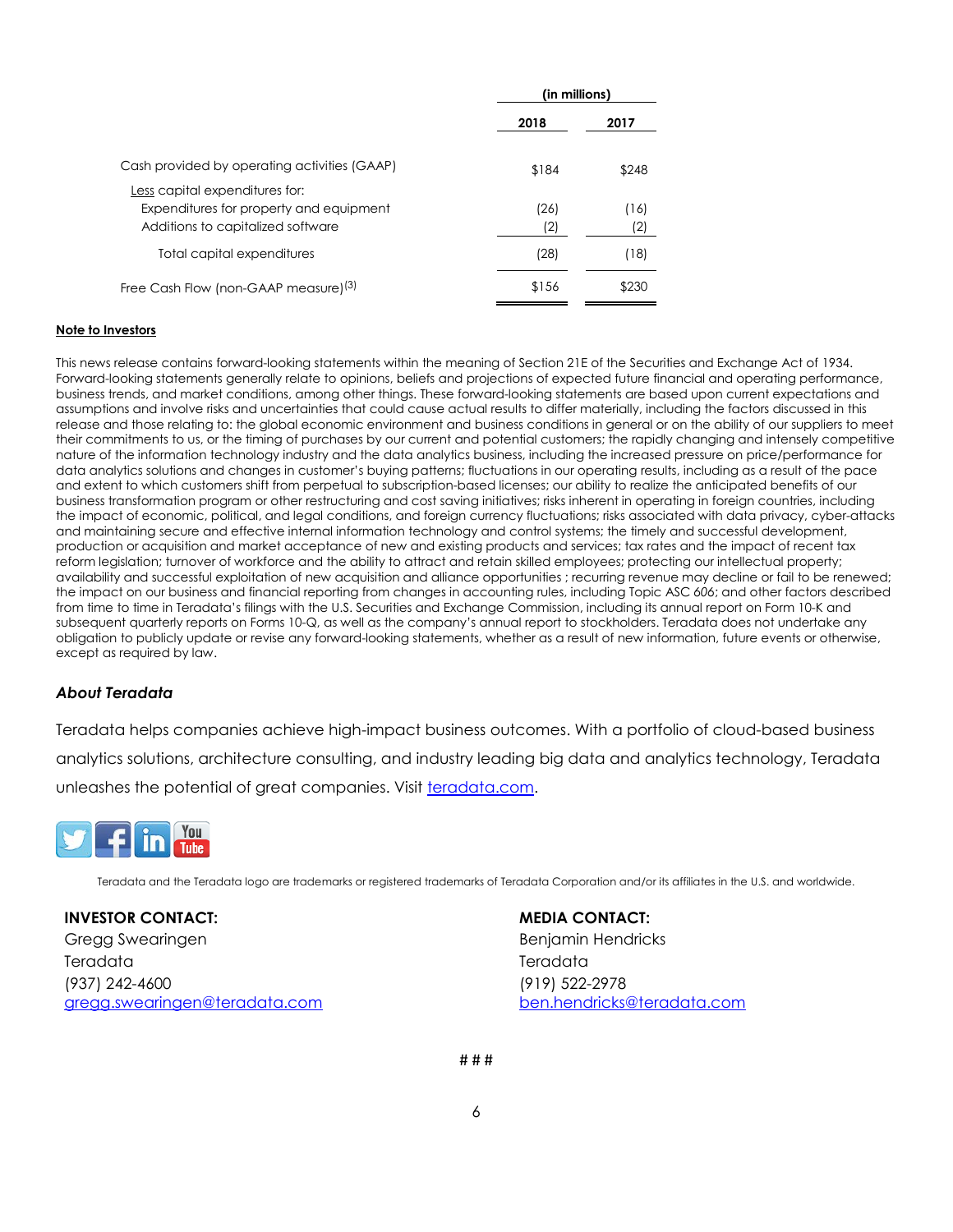### **TERADATA CORPORATION CONDENSED CONSOLIDATED STATEMENTS OF LOSS (in millions, except per share amounts - unaudited)**

|                                                                                                                              |                     | For the Period Ended March 31                 |                     |                                               |                    |
|------------------------------------------------------------------------------------------------------------------------------|---------------------|-----------------------------------------------|---------------------|-----------------------------------------------|--------------------|
|                                                                                                                              | <b>Three Months</b> |                                               |                     |                                               |                    |
|                                                                                                                              |                     | 2018                                          |                     | 2017                                          | % Chg              |
| Revenue                                                                                                                      |                     |                                               |                     |                                               |                    |
| Recurring<br>Perpetual software licenses and hardware<br>Consulting services                                                 | \$                  | 302<br>69<br>135                              | \$                  | 273<br>90<br>128                              | 11%<br>(23%)<br>5% |
| <b>Total revenue</b>                                                                                                         |                     | 506                                           |                     | 491                                           | 3%                 |
| <b>Gross profit</b>                                                                                                          |                     |                                               |                     |                                               |                    |
| Recurring<br>% of Revenue<br>Perpetual software licenses and hardware<br>% of Revenue<br>Consulting services<br>% of Revenue |                     | 212<br>70.2%<br>21<br>30.4%<br>(10)<br>(7.4%) |                     | 206<br>75.5%<br>29<br>32.2%<br>(10)<br>(7.8%) |                    |
| Total gross profit<br>% of Revenue                                                                                           |                     | 223<br>44.1%                                  |                     | 225<br>45.8%                                  |                    |
| Selling, general and administrative expenses<br>Research and development expenses                                            |                     | 152<br>75                                     |                     | 155<br>70                                     |                    |
| Loss from operations<br>% of Revenue                                                                                         |                     | (4)<br>$(0.8\%)$                              |                     |                                               |                    |
| Other expense, net                                                                                                           |                     | (4)                                           |                     | (2)                                           |                    |
| Loss before income taxes<br>% of Revenue                                                                                     |                     | (8)<br>(1.6%)                                 |                     | (2)<br>$(0.4\%)$                              |                    |
| Income tax benefit                                                                                                           |                     | (1)                                           |                     |                                               |                    |
| % Tax rate                                                                                                                   |                     | 12.5%                                         |                     |                                               |                    |
| <b>Net loss</b><br>% of Revenue                                                                                              | \$                  | $(1.4\%)$                                     | \$                  | 2)<br>$(0.4\%)$                               |                    |
| Net loss per common share<br><b>Basic</b><br>Diluted                                                                         | \$<br>\$            | (0.06)<br>(0.06)                              | \$<br>$\frac{1}{2}$ | (0.02)<br>(0.02)                              |                    |
| Weighted average common shares outstanding<br><b>Basic</b><br>Diluted                                                        |                     | 121.4<br>121.4                                |                     | 130.4<br>130.4                                |                    |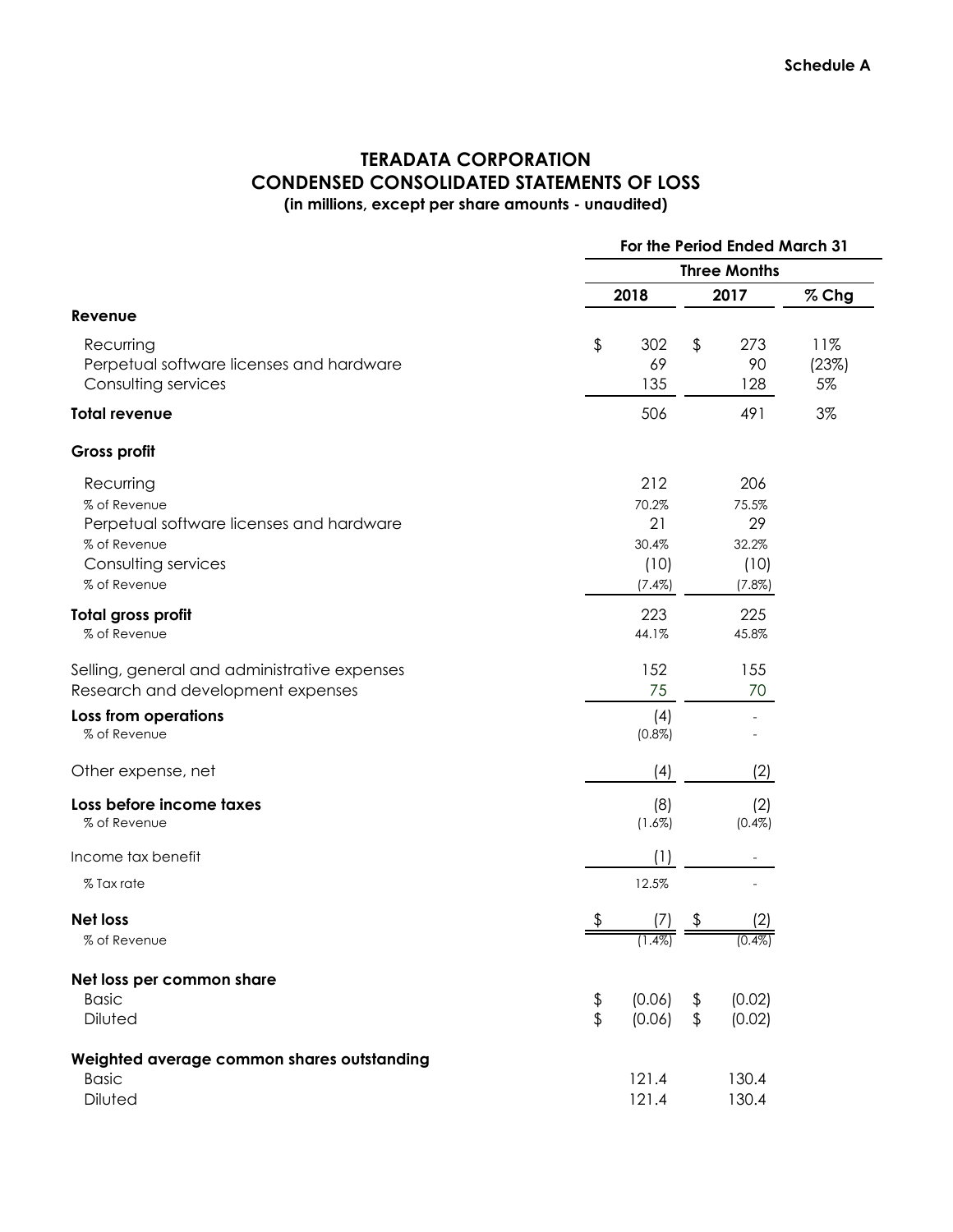## **CONDENSED CONSOLIDATED BALANCE SHEETS (in millions - unaudited) TERADATA CORPORATION**

|                                                                                                                                                                                                   | March 31,<br>2018                   |               |                                      |
|---------------------------------------------------------------------------------------------------------------------------------------------------------------------------------------------------|-------------------------------------|---------------|--------------------------------------|
| <u>Assets</u><br>Current assets<br>Cash and cash equivalents<br>Accounts receivable, net<br>Inventories<br>Other current assets                                                                   | \$<br>939<br>451<br>43<br>97        | $\frac{1}{2}$ | 1,089<br>554<br>30<br>77             |
| <b>Total current assets</b>                                                                                                                                                                       | 1,530                               |               | 1,750                                |
| Property and equipment, net<br>Capitalized software, net<br>Goodwill<br>Acquired intangible assets, net<br><b>Deferred Income Taxes</b><br>Other assets                                           | 172<br>107<br>401<br>21<br>58<br>66 |               | 162<br>121<br>399<br>23<br>57<br>44  |
| <b>Total assets</b>                                                                                                                                                                               | 2,355                               | \$            | 2,556                                |
| Liabilities and stockholders' equity                                                                                                                                                              |                                     |               |                                      |
| <b>Current liabilities</b><br>Current portion of long-term debt<br>Short-term borrowings<br>Accounts payable<br>Payroll and benefits liabilities<br>Deferred revenue<br>Other current liabilities | \$<br>68<br>110<br>110<br>532<br>93 | \$            | 60<br>240<br>74<br>173<br>414<br>102 |
| <b>Total current liabilities</b>                                                                                                                                                                  | 913                                 |               | 1,063                                |
| Long-term debt<br>Pension and other postemployment plan liabilities<br>Long-term deferred revenue<br>Deferred tax liabilities<br>Other liabilities                                                | 456<br>111<br>72<br>9<br>150        |               | 478<br>109<br>85<br>4<br>149         |
| <b>Total liabilities</b>                                                                                                                                                                          | 1,711                               |               | 1,888                                |
| Stockholders' equity<br>Common stock<br>Paid-in capital<br>Accumulated deficit<br>Accumulated other comprehensive loss                                                                            | 1,350<br>(637)<br>(70)              |               | 1,320<br>(579)<br>(74)               |
| Total stockholders' equity                                                                                                                                                                        | 644                                 |               | 668                                  |
| Total liabilities and stockholders' equity                                                                                                                                                        | 2,355                               | \$            | 2,556                                |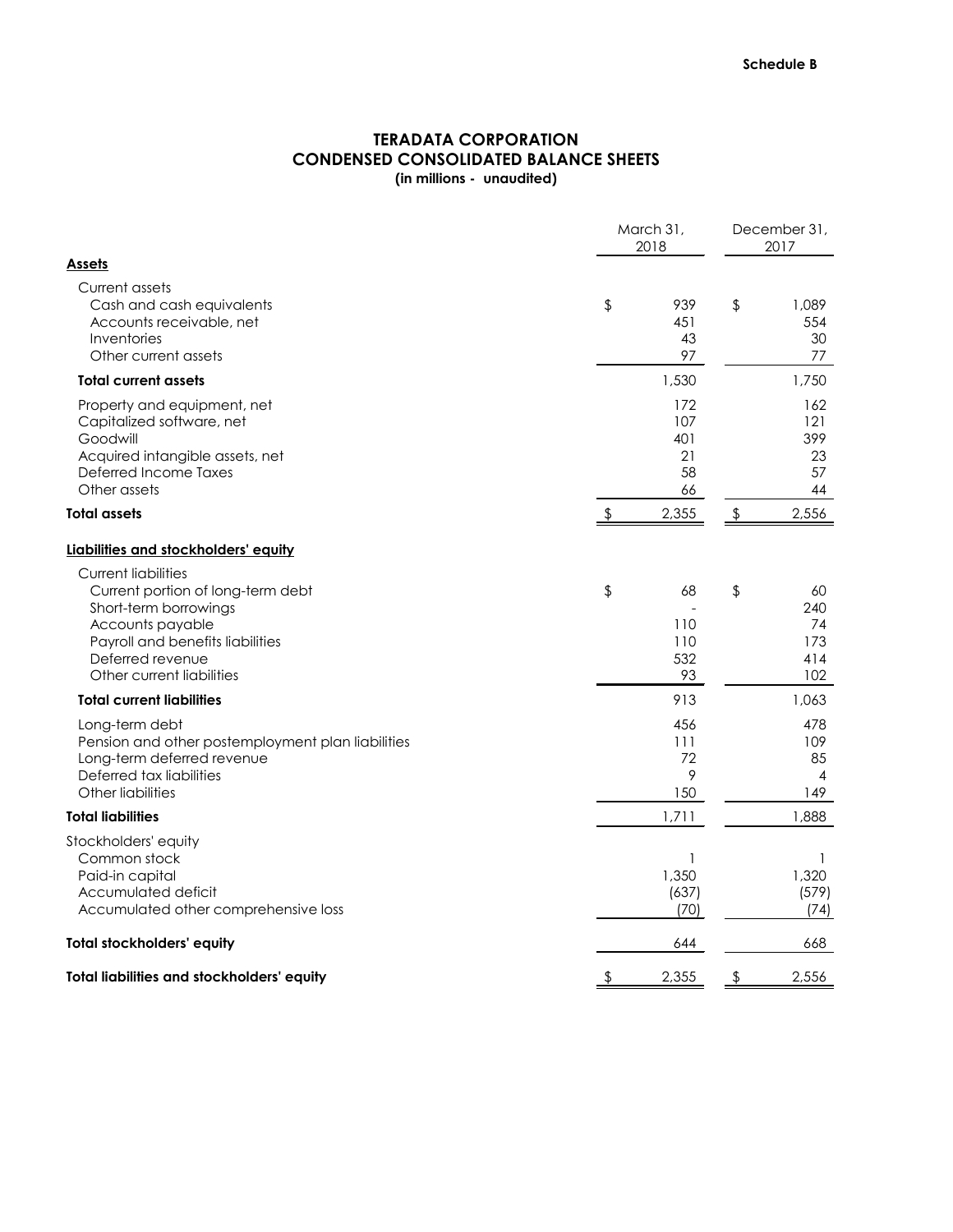### **TERADATA CORPORATION CONDENSED CONSOLIDATED STATEMENTS OF CASH FLOWS (in millions - unaudited)**

|                                                                   | For the Period Ended March 31 |             |    |                |
|-------------------------------------------------------------------|-------------------------------|-------------|----|----------------|
|                                                                   | <b>Three Months</b>           |             |    |                |
|                                                                   |                               | 2018        |    | 2017           |
| <b>Operating activities</b>                                       |                               |             |    |                |
| Net loss                                                          | \$                            | (7)         | \$ | (2)            |
| Adjustments to reconcile net loss to net cash provided            |                               |             |    |                |
| by operating activities:                                          |                               |             |    |                |
| Depreciation and amortization                                     |                               | 34          |    | 36             |
| Stock-based compensation expense                                  |                               | 19          |    | 16             |
| Deferred income taxes                                             |                               | (5)         |    | (8)            |
| Changes in assets and liabilities:                                |                               |             |    |                |
| Receivables                                                       |                               | 83          |    | 106            |
| Inventories                                                       |                               | (13)        |    | (6)            |
| Current payables and accrued expenses<br>Deferred revenue         |                               | (27)<br>124 |    | (44)<br>145    |
| Other assets and liabilities                                      |                               | (24)        |    | $\sqrt{5}$     |
| Net cash provided by operating activities                         |                               | 184         |    | 248            |
| <b>Investing activities</b>                                       |                               |             |    |                |
| Expenditures for property and equipment                           |                               | (26)        |    | (16)           |
| Additions to capitalized software                                 |                               | (2)         |    | (2)            |
| Net cash used in investing activities                             |                               | (28)        |    | (18)           |
| <b>Financing activities</b>                                       |                               |             |    |                |
| Repurchases of common stock                                       |                               | (60)        |    | (43)           |
| Repayments of long-term borrowings                                |                               | (15)        |    | (8)            |
| Repayments of credit facility borrowings                          |                               | (240)       |    |                |
| Other financing activities, net                                   |                               | 10          |    | $\overline{7}$ |
| Net cash used in financing activities                             |                               | (305)       |    | (44)           |
| Effect of exchange rate changes on cash and cash equivalents      |                               |             |    | 4              |
| (Decrease) increase in cash, cash equivalents and restricted cash |                               | (149)       |    | 190            |
| Cash, cash equivalents and restricted cash at beginning of period |                               | 1,089       |    | 974            |
| Cash, cash equivalents and restricted cash at end of period       | \$                            | 940         | \$ | 1,164          |